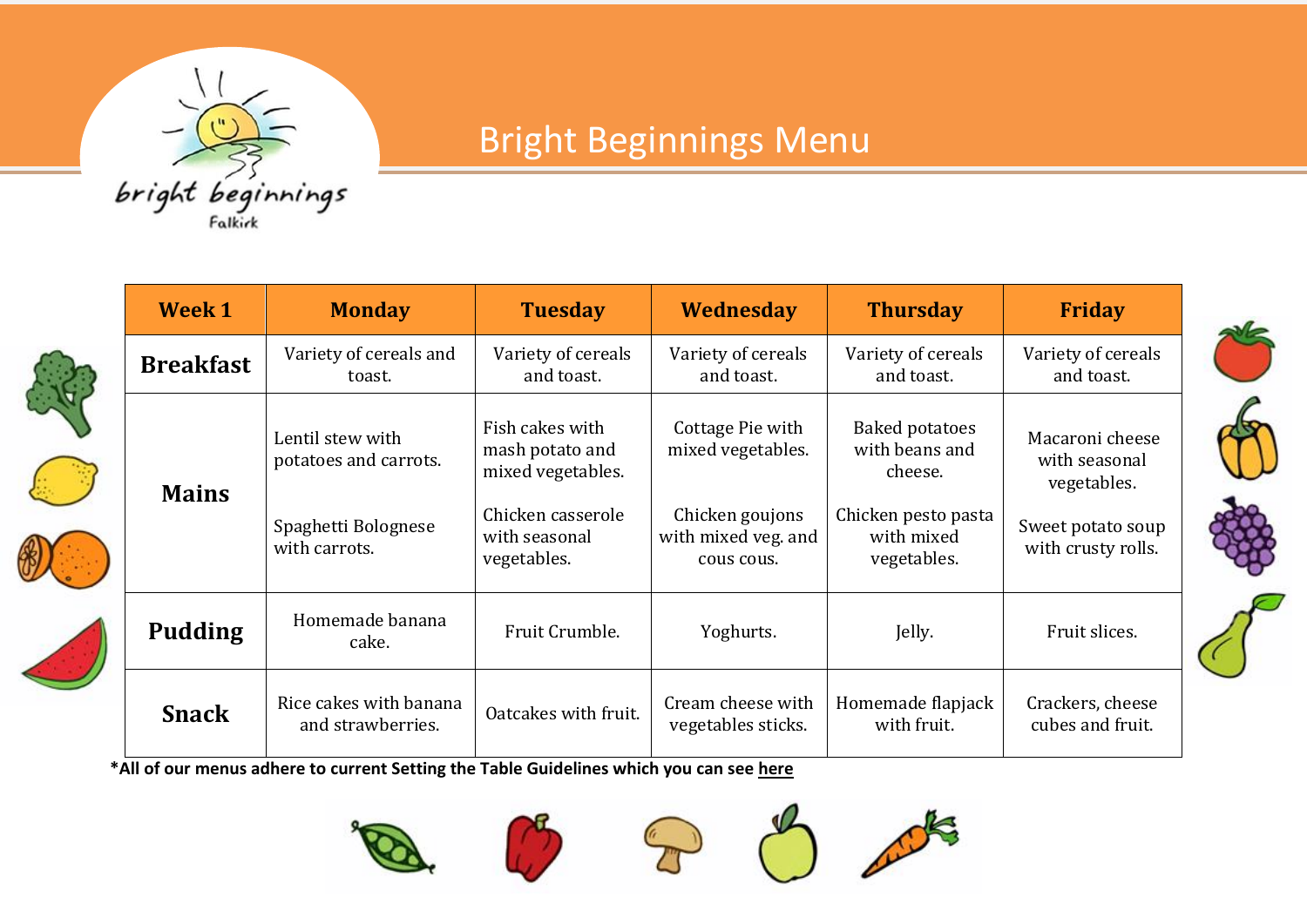

## Bright Beginnings Menu

|  | Week 2           | <b>Monday</b>                           | <b>Tuesday</b>                                   | Wednesday                                         | <b>Thursday</b>                                       | <b>Friday</b>                                          |
|--|------------------|-----------------------------------------|--------------------------------------------------|---------------------------------------------------|-------------------------------------------------------|--------------------------------------------------------|
|  | <b>Breakfast</b> | Variety of cereals and<br>toast.        | Variety of cereals<br>and toast.                 | Variety of cereals<br>and toast.                  | Variety of cereals<br>and toast.                      | Variety of cereals<br>and toast.                       |
|  | <b>Mains</b>     | Bean & vegetable stew<br>with rice.     | Corned beef stovies<br>with mixed<br>vegetables. | BBQ chicken with<br>mixed vegetables.             | Chicken and<br>vegetables fried<br>rice.              | Tomato pasta with<br>cheese and pasta.                 |
|  |                  | Chicken pasta bake<br>with cauliflower. | Fish goujons with<br>mash and mix veg.           | Bangers, mash and<br>beans with gravy.            | Tomato and roast<br>pepper soup with<br>crusty rolls. | Sheppard's Pie with<br>seasonal vegetables.            |
|  | <b>Pudding</b>   | Fruit Slices.                           | Homemade custard<br>with banana.                 | Orange sponge.                                    | Fruit salad.                                          | Yoghurts.                                              |
|  | <b>Snack</b>     | Scones and fruit.                       | Homemade<br>cinnamon rolls with<br>fruit.        | Crackers, cheese<br>cubes and<br>cucumber sticks. | Oatcakes and fruit.                                   | Cream cheese with<br>breadsticks and<br>carrot sticks. |

**\*All of our menus adhere to current Setting the Table Guidelines which you can see [here](http://www.healthscotland.com/uploads/documents/30341-Setting%20the%20Table.pdf)**